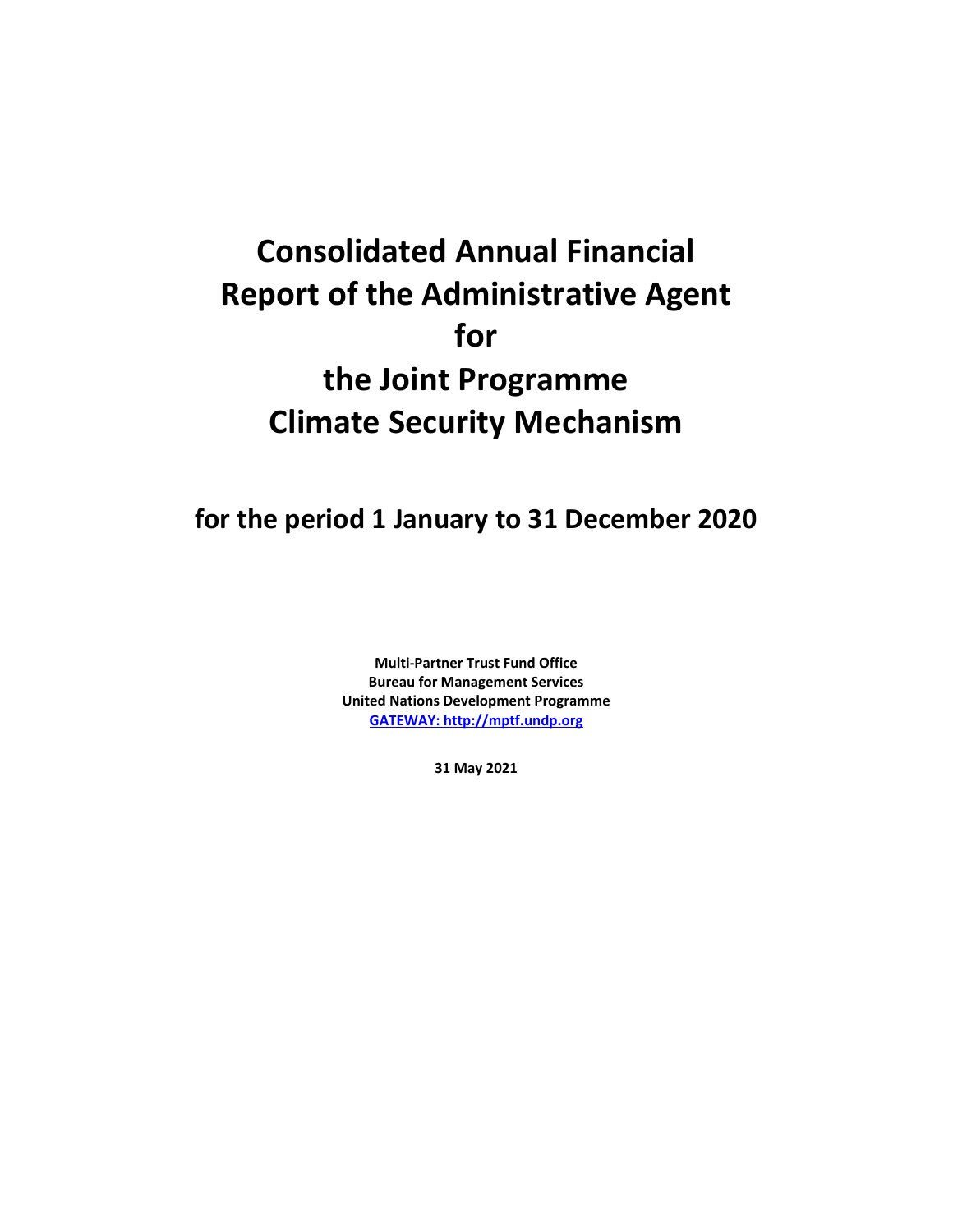# **PARTICIPATING ORGANIZATIONS CONTRIBUTORS**



United Nations Development Programme (UNDP)



United Nations Department of Political and Peacebuilding Affairs (DPPA)



United Nations Environment Programme (UNEP)



**N** UNITED KINGDOM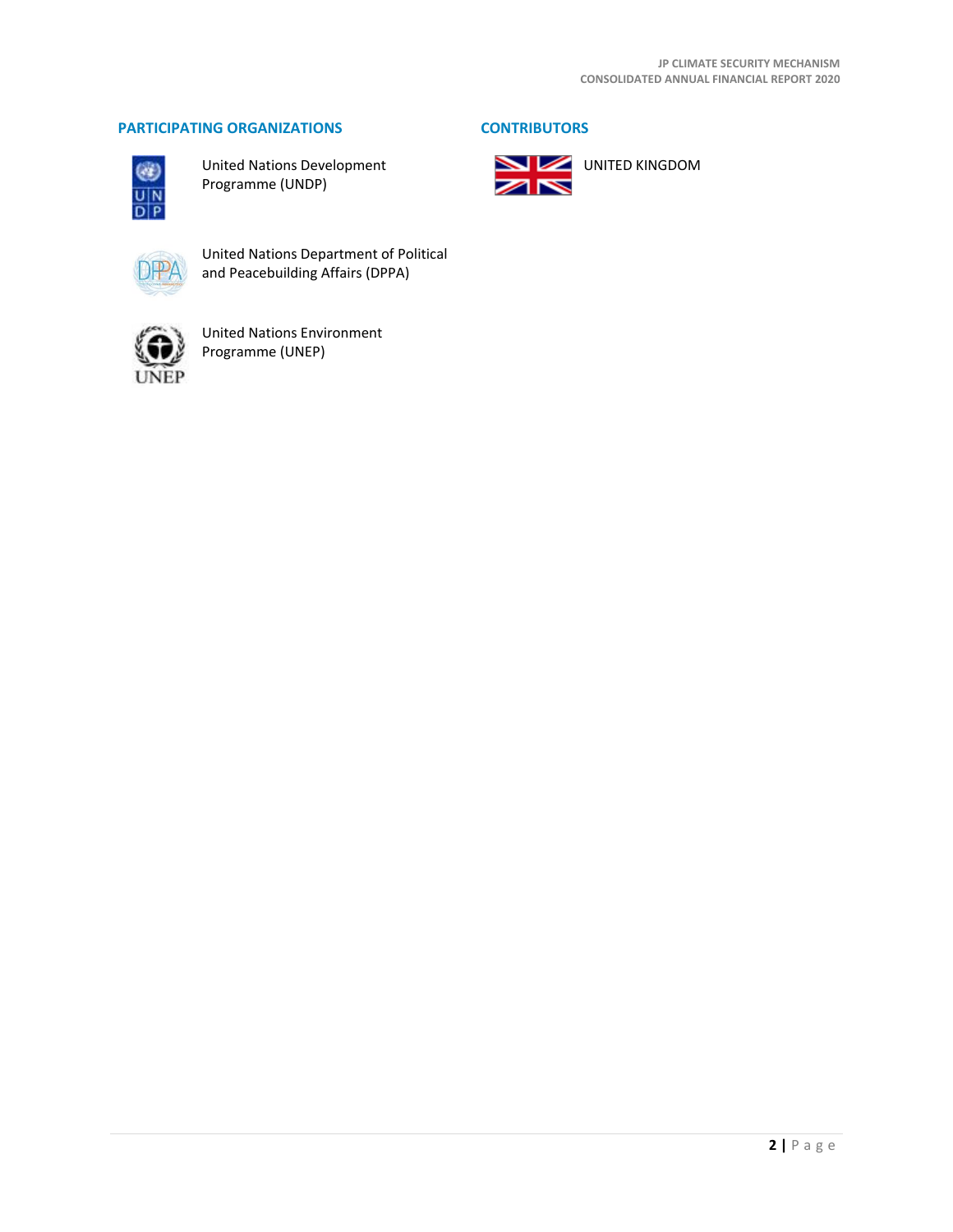# **DEFINITIONS**

# **Allocation**

Amount approved by the Steering Committee for a project/programme.

## **Approved Project/Programme**

A project/programme including budget, etc., that is approved by the Steering Committee for fund allocation purposes.

## **Contributor Commitment**

Amount(s) committed by a donor to a Fund in a signed Standard Administrative Arrangement with the UNDP Multi-Partner Trust Fund Office (MPTF Office), in its capacity as the Administrative Agent. A commitment may be paid or pending payment.

## **Contributor Deposit**

Cash deposit received by the MPTF Office for the Fund from a contributor in accordance with a signed Standard Administrative Arrangement.

#### **Delivery Rate**

The percentage of funds that have been utilized, calculated by comparing expenditures reported by a Participating Organization against the 'net funded amount'.

#### **Indirect Support Costs**

A general cost that cannot be directly related to any particular programme or activity of the Participating Organizations. UNDG policy establishes a fixed indirect cost rate of 7% of programmable costs.

#### **Net Funded Amount**

Amount transferred to a Participating Organization less any refunds transferred back to the MPTF Office by a Participating Organization.

## **Participating Organization**

A UN Organization or other inter-governmental Organization that is an implementing partner in a Fund, as represented by signing a Memorandum of Understanding (MOU) with the MPTF Office for a particular Fund.

## **Project Expenditure**

The sum of expenses and/or expenditure reported by all Participating Organizations for a Fund irrespective of which basis of accounting each Participating Organization follows for donor reporting.

## **Project Financial Closure**

A project or programme is considered financially closed when all financial obligations of an operationally completed project or programme have been settled, and no further financial charges may be incurred.

#### **Project Operational Closure**

A project or programme is considered operationally closed when all programmatic activities for which Participating Organization(s) received funding have been completed.

#### **Project Start Date**

Date of transfer of first instalment from the MPTF Office to the Participating Organization.

## **Total Approved Budget**

This represents the cumulative amount of allocations approved by the Steering Committee.

# **US Dollar Amount**

The financial data in the report is recorded in US Dollars and due to rounding off of numbers, the totals may not add up.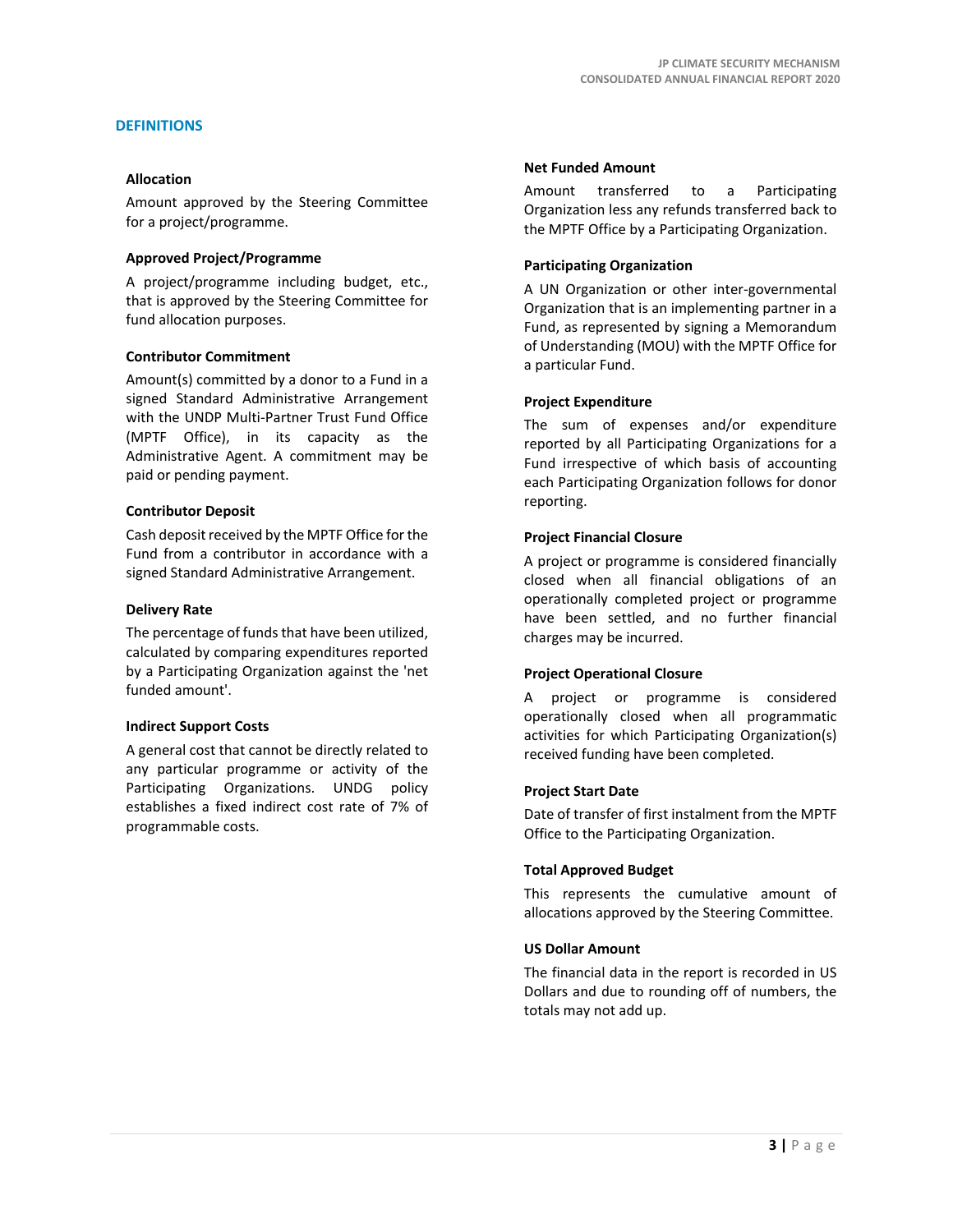# **TABLE OF CONTENTS**

| 10 |
|----|
|    |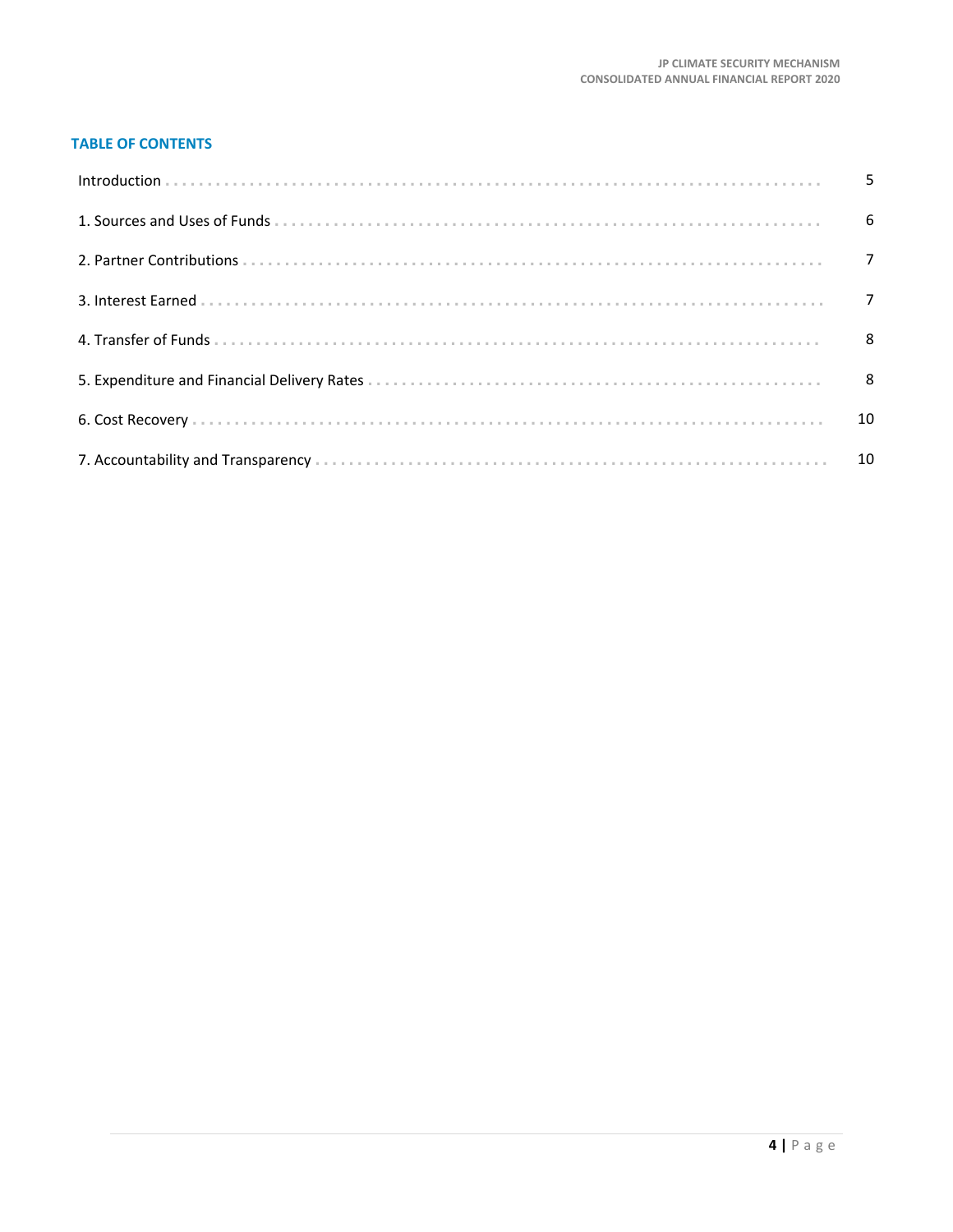# **INTRODUCTION**

This Consolidated Annual Financial Report of the **JP Climate Security Mechanism** is prepared by the United Nations Development Programme (UNDP) Multi-Partner Trust Fund Office (MPTF Office) in fulfillment of its obligations as Administrative Agent, as per the terms of Reference (TOR), the Memorandum of Understanding (MOU) signed between the UNDP MPTF Office and the Participating Organizations, and the Standard Administrative Arrangement (SAA) signed with contributors.

The MPTF Office, as Administrative Agent, is responsible for concluding an MOU with Participating Organizations and SAAs with contributors.

It receives, administers and manages contributions, and disburses these funds to the Participating Organizations. The Administrative Agent prepares and submits annual consolidated financial reports, as well as regular financial statements, for transmission to contributors.

This consolidated financial report covers the period 1 January to 31 December **2020** and provides financial data on progress made in the implementation of projects of the **JP Climate Security Mechanism**. It is posted on the MPTF Office GATEWAY [\(http://mptf.undp.org/factsheet/fund/JXE00\)](http://mptf.undp.org/factsheet/fund/JXE00).

The financial data in the report is recorded in US Dollars and due to rounding off of numbers, the totals may not add up.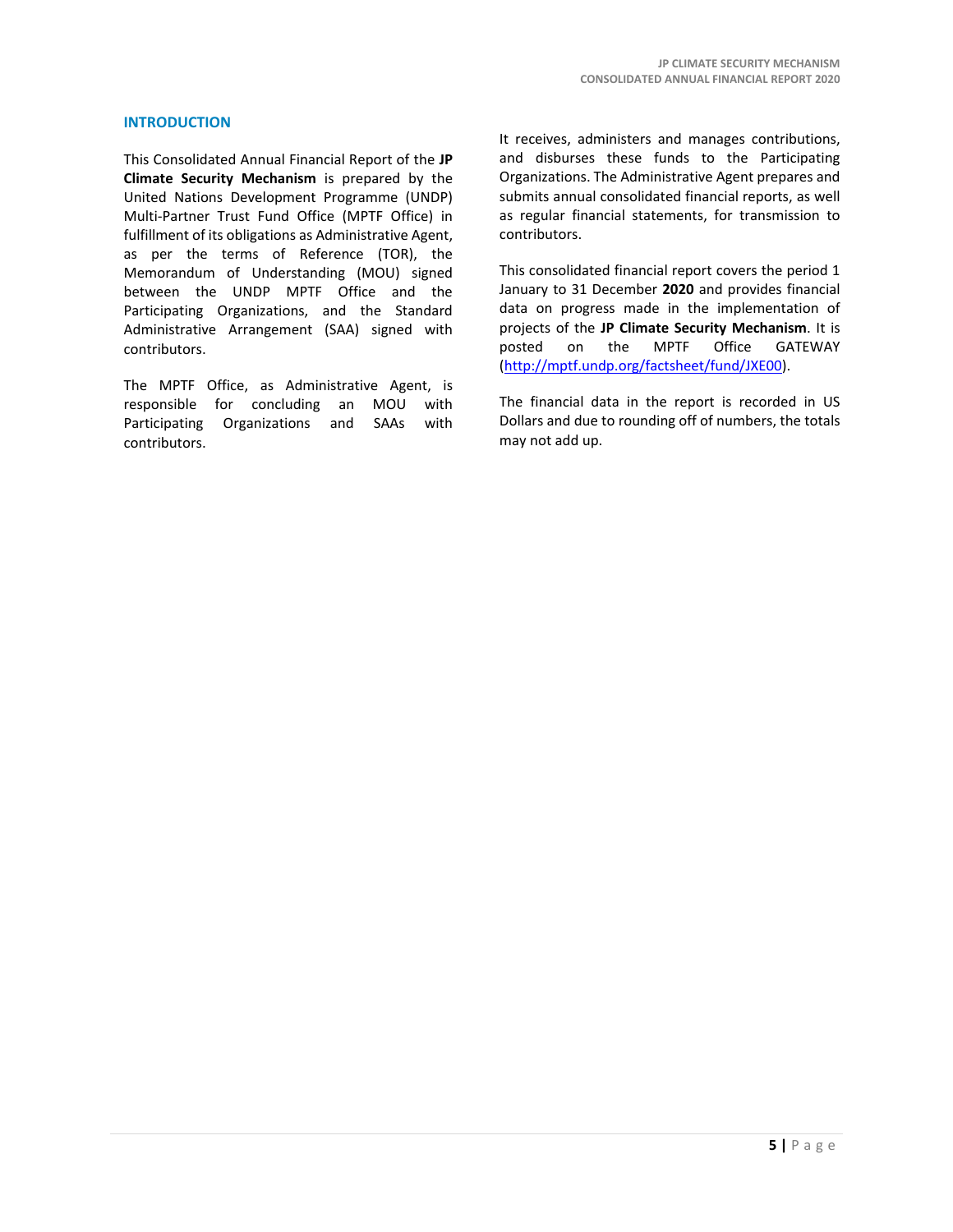# **2020 FINANCIAL PERFORMANCE**

This chapter presents financial data and analysis of the **JP Climate Security Mechanism Fund** using the pass-through funding modality as of 31 December **2020**. Financial information for this Fund is also available on the MPTF Office GATEWAY, at the following address: [http://mptf.undp.org/factsheet/fund/JXE00.](http://mptf.undp.org/factsheet/fund/JXE00)

#### **1. SOURCES AND USES OF FUNDS**

As of 31 December **2020**, **1** contributors deposited US\$ **2,595,449** in contributions and US\$ **392** was earned in interest.

The cumulative source of funds was US\$ **2,595,841** (see respectively, Tables 2 and 3).

Of this amount, US\$ **1,581,949** has been net funded to **3** Participating Organizations, of which US\$ **16,920** has been reported as expenditure. The Administrative Agent fee has been charged at the approved rate of 1% on deposits and amounts to US\$ **25,954**. Table 1 provides an overview of the overall sources, uses, and balance of the **JP Climate Security Mechanism Fund** as of 31 December 2020.

## **Table 1. Financial Overview, as of 31 December 2020 (in US Dollars)**

|                                                                 | Annual 2019 | Annual 2020 | <b>Cumulative</b> |
|-----------------------------------------------------------------|-------------|-------------|-------------------|
| <b>Sources of Funds</b>                                         |             |             |                   |
| Contributions from donors                                       |             | 2,595,449   | 2,595,449         |
| Fund Earned Interest and Investment Income                      |             | 392         | 392               |
| Interest Income received from Participating Organizations       |             |             |                   |
| Refunds by Administrative Agent to Contributors                 |             |             |                   |
| Fund balance transferred to another MDTF                        |             |             |                   |
| Other Income                                                    |             |             |                   |
| <b>Total: Sources of Funds</b>                                  |             | 2,595,841   | 2,595,841         |
| <b>Use of Funds</b>                                             |             |             |                   |
| <b>Transfers to Participating Organizations</b>                 |             | 1,581,949   | 1,581,949         |
| Refunds received from Participating Organizations               |             |             |                   |
| <b>Net Funded Amount</b>                                        |             | 1,581,949   | 1,581,949         |
| <b>Administrative Agent Fees</b>                                |             | 25,954      | 25,954            |
| Direct Costs: (Steering Committee, Secretariatetc.)             |             |             |                   |
| <b>Bank Charges</b>                                             |             | 0           | 0                 |
| <b>Other Expenditures</b>                                       |             |             |                   |
| <b>Total: Uses of Funds</b>                                     |             | 1,607,904   | 1,607,904         |
| Change in Fund cash balance with Administrative Agent           |             | 987,938     | 987,938           |
| Opening Fund balance (1 January)                                |             |             |                   |
| <b>Closing Fund balance (31 December)</b>                       |             | 987,938     | 987,938           |
| Net Funded Amount (Includes Direct Cost)                        |             | 1,581,949   | 1,581,949         |
| Participating Organizations' Expenditure (Includes Direct Cost) |             | 16,920      | 16,920            |
| <b>Balance of Funds with Participating Organizations</b>        |             |             | 1,565,029         |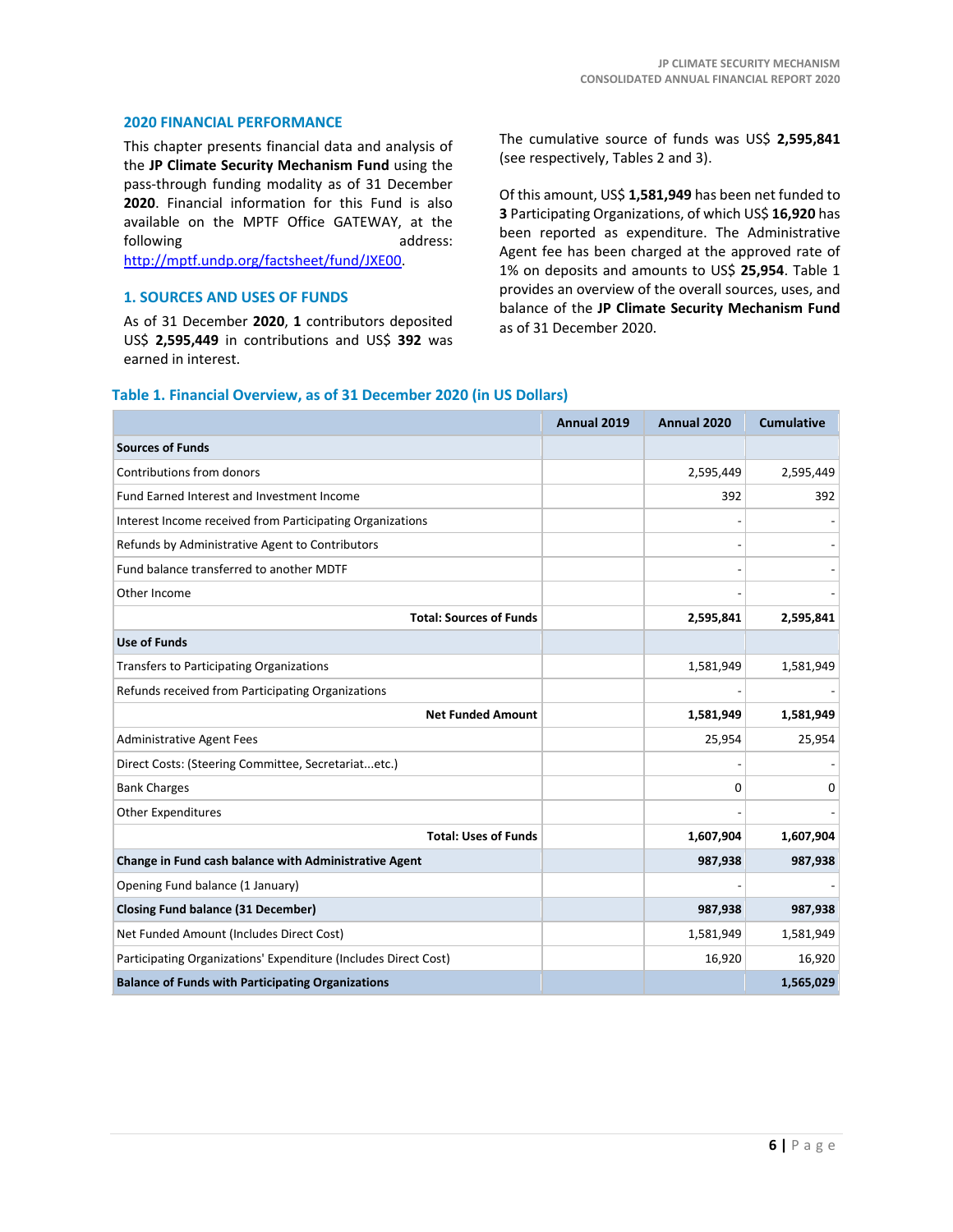# **2. PARTNER CONTRIBUTIONS**

Table 2 provides information on cumulative contributions received from all contributors to this Fund as of 31 December **2020**.

The **JP Climate Security Mechanism Fund** is currently being financed by **1** contributors, as listed in the table below.

The table below includes commitments made up to 31 December **2020** through signed Standard Administrative Agreements, and deposits made through **2020**. It does not include commitments that were made to the fund beyond **2020**.

# **Table 2. Contributors' Commitments and Deposits, as of 31 December 2020 (in US Dollars)**

| <b>Contributors</b>           |           | <b>Prior Years</b><br>Total Commitments as of 31-Dec-2019 Deposits Jan-Dec-2020 Deposits Total Deposits | <b>Current Year</b> |           |
|-------------------------------|-----------|---------------------------------------------------------------------------------------------------------|---------------------|-----------|
| UNITED KINGDOM, Government of | 2.595.449 |                                                                                                         | 2.595.449           | 2,595,449 |
| <b>Grand Total</b>            | 2,595,449 |                                                                                                         | 2.595.449           | 2,595,449 |

# **3. INTEREST EARNED**

Interest income is earned in two ways: 1) on the balance of funds held by the Administrative Agent (Fund earned interest), and 2) on the balance of funds held by the Participating Organizations (Agency earned interest) where their Financial Regulations and Rules allow return of interest to the AA.

As of 31 December **2020**, Fund earned interest amounts to US\$ **392**.

Details are provided in the table below.

# **Table 3. Sources of Interest and Investment Income, as of 31 December 2020 (in US Dollars)**

| <b>Interest Earned</b>                     | <b>Prior Years</b><br>as of 31-Dec-2019 | <b>Current Year</b><br>Jan-Dec-2020 | Total |
|--------------------------------------------|-----------------------------------------|-------------------------------------|-------|
| <b>Administrative Agent</b>                |                                         |                                     |       |
| Fund Earned Interest and Investment Income |                                         | 392                                 | 392   |
| <b>Total: Fund Earned Interest</b>         |                                         | 392                                 | 392   |
| <b>Participating Organization</b>          |                                         |                                     |       |
| <b>Total: Agency earned interest</b>       |                                         |                                     |       |
| <b>Grand Total</b>                         |                                         | 392                                 | 392   |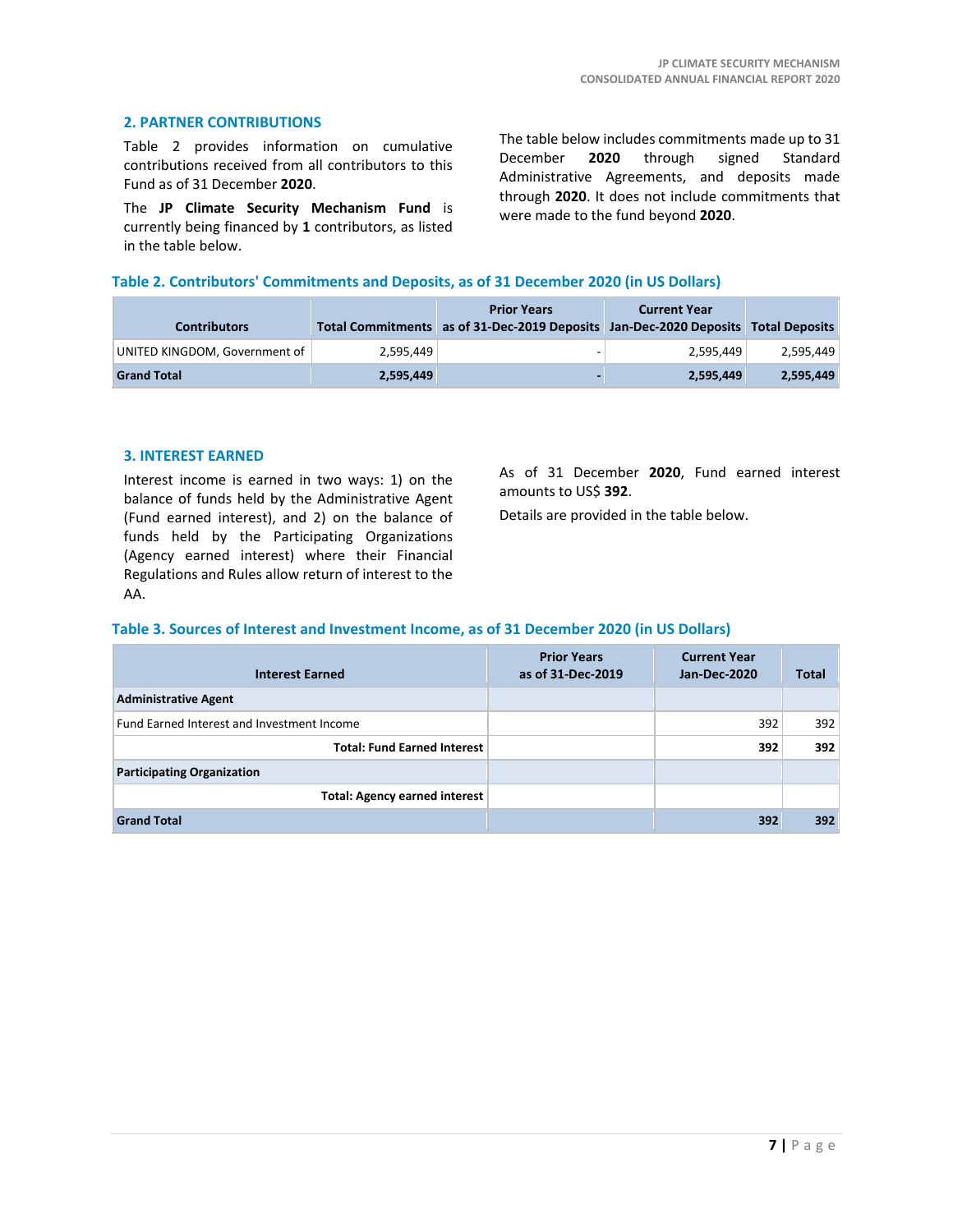# **4. TRANSFER OF FUNDS**

Allocations to Participating Organizations are approved by the Steering Committee and disbursed by the Administrative Agent. As of 31 December **2020**, the AA has transferred US\$ **1,581,949** to **3** Participating Organizations (see list below).

**4.1 TRANSFER BY PARTICIPATING ORGANIZATION**

Table 4 provides additional information on the refunds received by the MPTF Office, and the net funded amount for each of the Participating Organizations.

|                 | Table 4. Transfer, Refund, and Net Funded Amount by Participating Organization, as of 31 December 2020 |  |  |
|-----------------|--------------------------------------------------------------------------------------------------------|--|--|
| (in US Dollars) |                                                                                                        |  |  |

| Prior Years as of 31-Dec-2019<br><b>Participating</b> |                  |                | <b>Current Year Jan-Dec-2020</b> |                  |                | Total             |                  |                |                   |
|-------------------------------------------------------|------------------|----------------|----------------------------------|------------------|----------------|-------------------|------------------|----------------|-------------------|
| Organization                                          | <b>Transfers</b> | <b>Refunds</b> | <b>Net Funded</b>                | <b>Transfers</b> | <b>Refunds</b> | <b>Net Funded</b> | <b>Transfers</b> | <b>Refunds</b> | <b>Net Funded</b> |
| <b>UNDP</b>                                           |                  |                |                                  | 1,051,161        |                | 1,051,161         | 1,051,161        |                | 1,051,161         |
| <b>UNDPPA</b>                                         |                  |                |                                  | 205,150          |                | 205.150           | 205.150          |                | 205,150           |
| <b>UNEP</b>                                           |                  |                |                                  | 325,638          |                | 325.638           | 325.638          |                | 325,638           |
| <b>Grand Total</b>                                    |                  |                |                                  | 1,581,949        |                | 1,581,949         | 1,581,949        |                | 1,581,949         |

# **5. EXPENDITURE AND FINANCIAL DELIVERY RATES**

All final expenditures reported for the year **2020** were submitted by the Headquarters of the Participating Organizations. These were consolidated by the MPTF Office.

Project expenditures are incurred and monitored by each Participating Organization, and are reported as per the agreed upon categories for inter-agency harmonized reporting. The reported expenditures were submitted via the MPTF Office's online expenditure reporting tool. The **2020** expenditure data has been posted on the MPTF Office GATEWAY at [http://mptf.undp.org/factsheet/fund/JXE00.](http://mptf.undp.org/factsheet/fund/JXE00) 

# **5.1 EXPENDITURE REPORTED BY PARTICIPATING ORGANIZATION**

In **2020**, US\$ **1,581,949** was net funded to Participating Organizations, and US\$ **16,920** was reported in expenditure.

As shown in table below, the cumulative net funded amount is US\$ **1,581,949** and cumulative expenditures reported by the Participating Organizations amount to US\$ **16,920**. This equates to an overall Fund expenditure delivery rate of **1** percent.

The agencies with the three highest delivery rates are: UNDPPA (8%), UNDP (0%) and UNEP (0%)

|                               |                           |                                    | <b>Expenditure</b>                      |                                     |                   |                           |
|-------------------------------|---------------------------|------------------------------------|-----------------------------------------|-------------------------------------|-------------------|---------------------------|
| Participating<br>Organization | Approved<br><b>Amount</b> | <b>Net Funded</b><br><b>Amount</b> | <b>Prior Years</b><br>as of 31-Dec-2019 | <b>Current Year</b><br>Jan-Dec-2020 | <b>Cumulative</b> | <b>Delivery Rate</b><br>% |
| <b>UNDP</b>                   | 3,317,015                 | 1,051,161                          |                                         |                                     |                   | 0                         |
| <b>UNDPPA</b>                 | 647,366                   | 205,150                            |                                         | 16,920                              | 16,920            | 8.25                      |
| <b>UNEP</b>                   | 1,027,575                 | 325,638                            |                                         |                                     |                   | 0                         |
| <b>Grand Total</b>            | 4,991,956                 | 1,581,949                          |                                         | 16,920                              | 16,920            | 1.07                      |

# **Table 5.1 Net Funded Amount, Reported Expenditure, and Financial Delivery by Participating Organization, as of 31 December 2020 (in US Dollars)**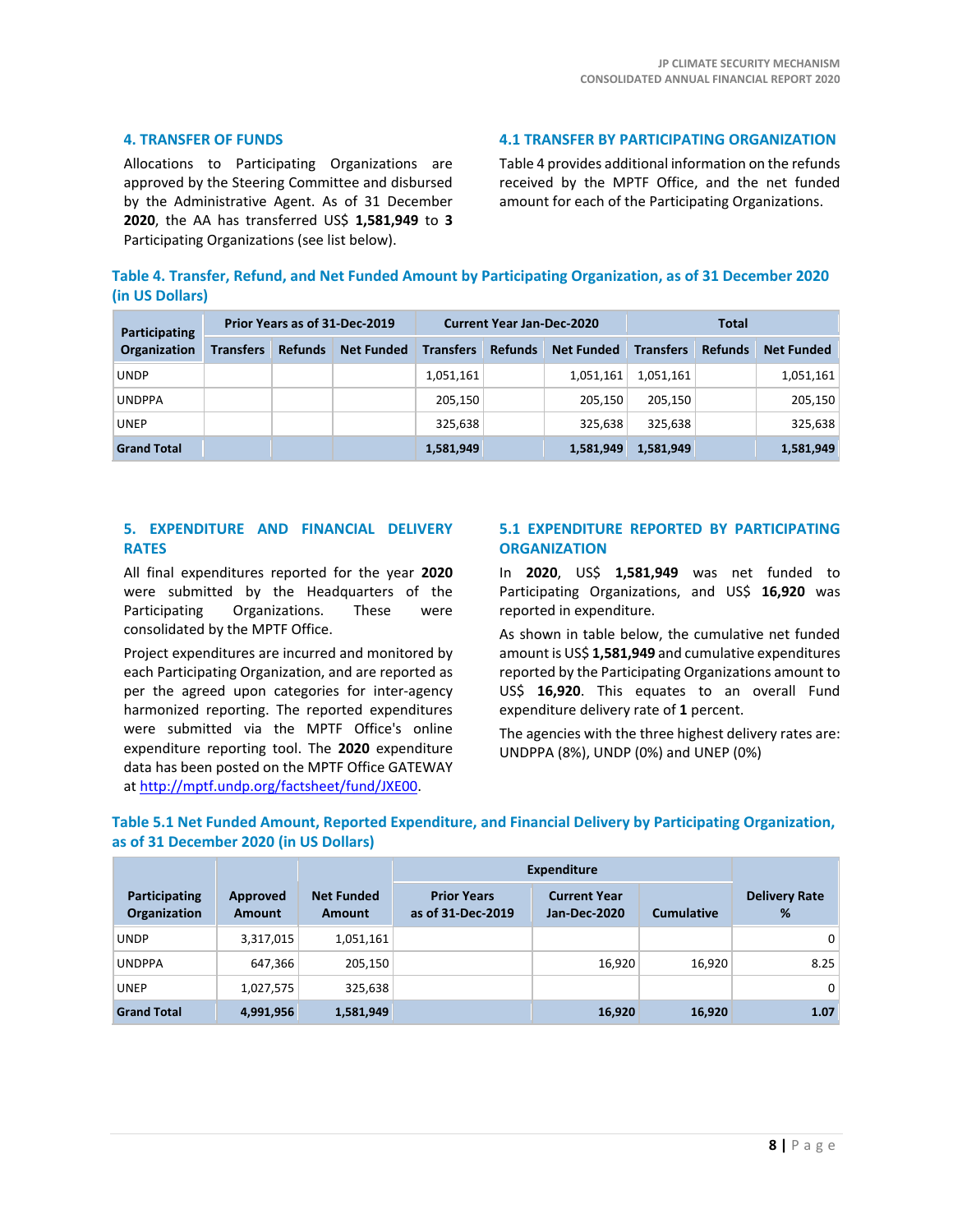# **5.2 EXPENDITURE REPORTED BY CATEGORY**

Project expenditures are incurred and monitored by each Participating Organization and are reported as per the agreed categories for inter-agency harmonized reporting. See table below.

# **2012 CEB Expense Categories**

- 1. Staff and personnel costs
- 2. Supplies, commodities and materials
- 3. Equipment, vehicles, furniture and depreciation
- 4. Contractual services
- 5. Travel
- 6. Transfers and grants
- 7. General operating expenses
- 8. Indirect costs

\_\_\_\_\_\_\_\_\_\_\_\_\_\_\_\_\_\_\_\_\_\_

# **Table 5.2 Expenditure by UNDG Budget Category, as of 31 December 2020 (in US Dollars)**

|                                                 |                                         | Percentage of<br>Total                     |              |                   |
|-------------------------------------------------|-----------------------------------------|--------------------------------------------|--------------|-------------------|
| Category                                        | <b>Prior Years</b><br>as of 31-Dec-2019 | <b>Current Year</b><br><b>Jan-Dec-2020</b> | <b>Total</b> | Programme<br>Cost |
| Staff and personnel costs                       |                                         | 15,750                                     | 15,750       | 99.60             |
| Supplies, commodities and materials             |                                         |                                            |              |                   |
| Equipment, vehicles, furniture and depreciation |                                         |                                            |              |                   |
| <b>Contractual Services</b>                     |                                         | 63                                         | 63           | 0.40              |
| Travel                                          |                                         |                                            | -            |                   |
| <b>Transfers and Grants</b>                     |                                         |                                            |              |                   |
| <b>General Operating</b>                        |                                         |                                            |              |                   |
| <b>Programme Costs Total</b>                    |                                         | 15,813                                     | 15,813       | 100.00            |
| <sup>1</sup> Indirect Support Costs Total       |                                         | 1,107                                      | 1,107        | 7.00              |
| <b>Total</b>                                    |                                         | 16,920                                     | 16,920       |                   |

**1 Indirect Support Costs** charged by Participating Organization, based on their financial regulations, can be deducted upfront or at a later stage during implementation. The percentage may therefore appear to exceed the 7% agreed-upon for on-going projects. Once projects are financially closed, this number is not to exceed 7%.